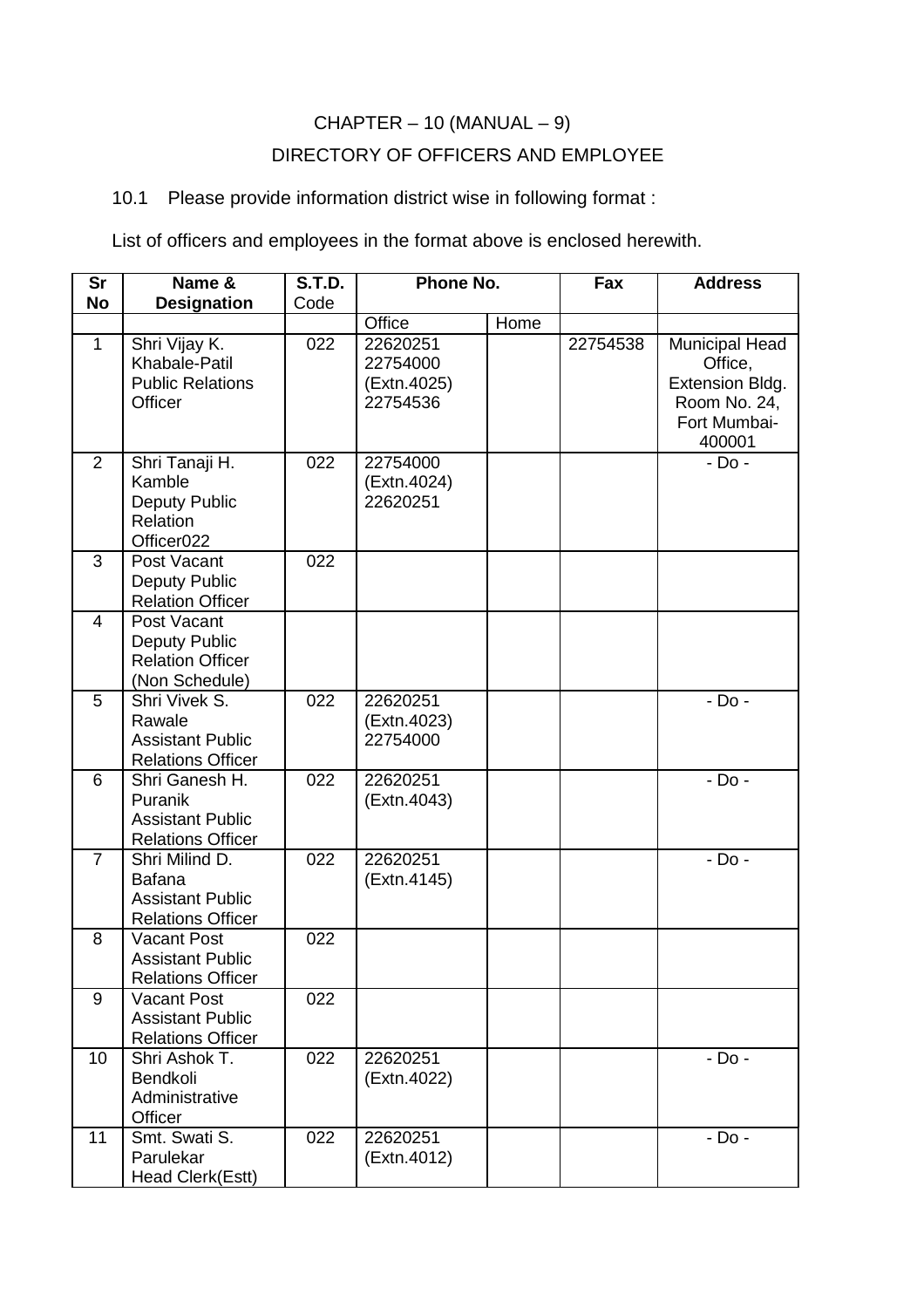| 12 | Shri. Shailendra R.<br>Tare<br>Head Clerk (Adv.)  | 022 | 22620251<br>(Extn.4061) | $-$ Do $-$ |
|----|---------------------------------------------------|-----|-------------------------|------------|
| 13 | Shri. Irfhan A.<br>Shaikh<br>Receiptionist        | 022 | 22620251<br>(Extn.4012) | $-$ Do $-$ |
| 14 | Shri. Ganesh P.<br>Gosavi<br><b>Clerk</b>         | 022 | 22620251<br>(Extn.4012) | $-$ Do $-$ |
| 15 | Smt. Revati R.<br>Ghode<br><b>Clerk</b>           | 022 | 22620251<br>(Extn.4012) | - Do -     |
| 16 | Smt. Jyoti V.<br>Jadhav<br><b>Clerk</b>           | 022 | 22620251<br>(Extn.4012) | $-$ Do $-$ |
| 17 | Smt. Rajashri H.<br>Parab<br><b>Clerk</b>         | 022 | 22620251<br>(Extn.4012) | - Do -     |
| 18 | Smt. Jayshri G.<br>Avghade<br><b>Clerk</b>        | 022 | 22620251<br>(Extn.4012) | $-$ Do $-$ |
| 19 | Shri. Janardhan R,<br>Kamble<br><b>Clerk</b>      | 022 | 22620251<br>(Extn.4012) | - Do -     |
| 20 | Shri.<br>Nageshkumar P.<br>Chopde<br><b>Clerk</b> | 022 | 22620251<br>(Extn.4061) | $-$ Do $-$ |
| 21 | Shri. Atul N.<br>Waghmare<br><b>Clerk</b>         | 022 | 22620251<br>(Extn.4023) | - Do -     |
| 22 | Shri. Balkrishna S.<br>Kor<br><b>Clerk</b>        | 022 | 22620251<br>(Extn.4061) | - Do -     |
| 23 | Shri. Saurabh H.<br>Rathod<br><b>Clerk</b>        | 022 | 22620251<br>(Extn.4061) | - Do -     |
| 24 | Smt. Sunanda N.<br>Dhangar<br>Receiptionist       | 022 | 22620251<br>(Extn.4061) | $-$ Do $-$ |
| 25 | <b>Vacant Post</b><br>Junior Translator           | 022 |                         |            |
| 26 | Vacant<br>Junior Steno                            | 022 | 22620251<br>(Extn.4025) | Do -       |
| 27 | Smt. Vidya S.<br>Desai<br>Typist (Eng & Mar)      | 022 | 22620251<br>(Extn.2017) | - Do -     |
| 28 | <b>Vacant Post</b><br><b>Commercial Artist</b>    | 022 |                         |            |
| 29 | Shri Vishnu Shelar<br><b>Commercial Artist</b>    | 022 | 22620251<br>(Extn.4012) | - Do -     |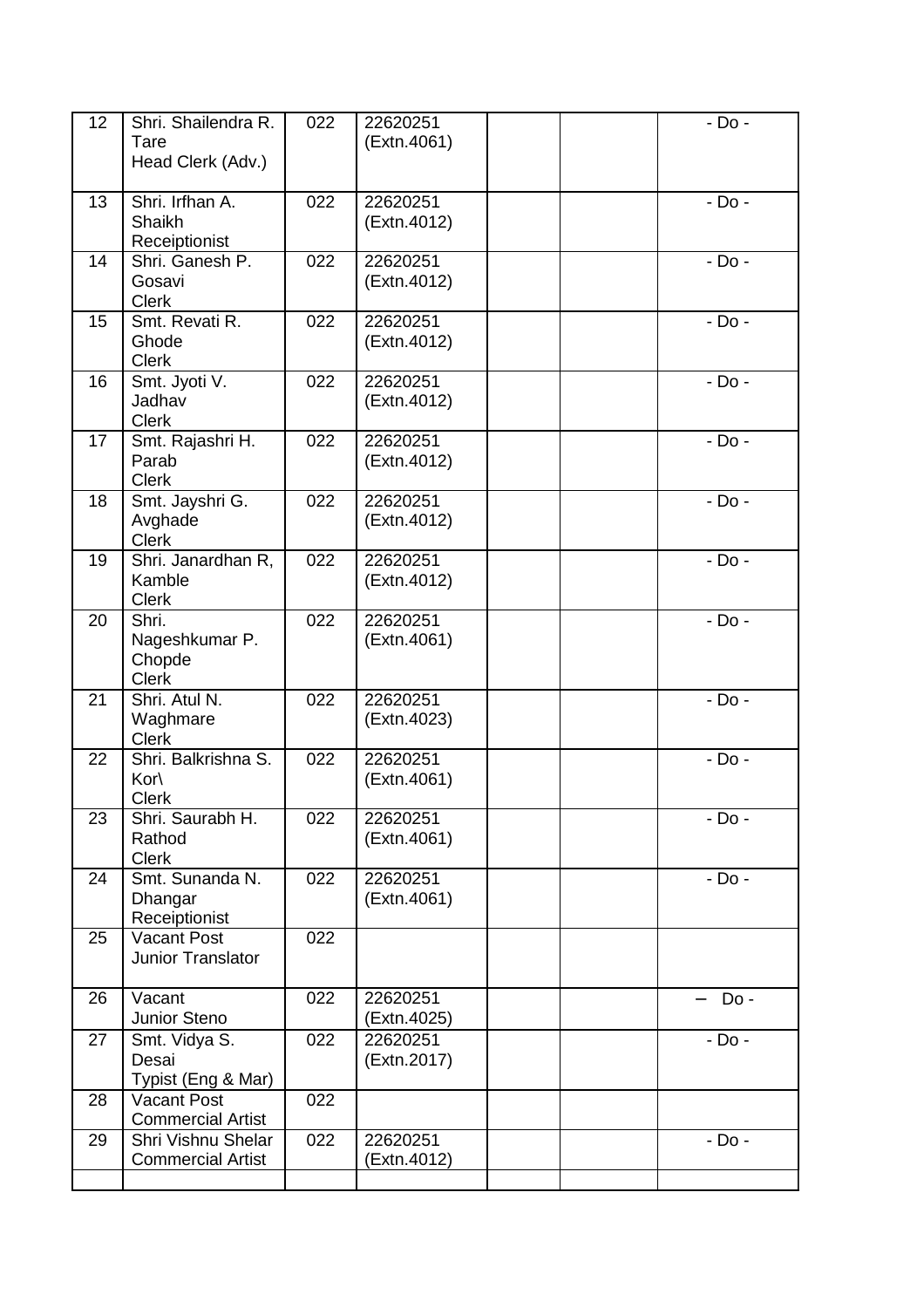| 30 | Shri. Sanjay S.<br>Jawalekar<br>Photo.-Cum<br>Darkrm-Asst. | 022 | 22620251<br>(Extn.4017) |  |            |
|----|------------------------------------------------------------|-----|-------------------------|--|------------|
| 31 | Shri. Dhiraj Nipurte<br>Photographer                       | 022 | 22620251<br>(Extn.4017) |  |            |
| 32 | Shri Surendra<br><b>Bhabal</b><br>Carperntor<br>Grade-1)   | 022 | 22620251<br>(Extn.4012) |  | $-$ Do $-$ |
| 33 | Shri, Anil M.<br><b>Bhokare</b><br><b>Record Assistant</b> | 022 | 22620251<br>(Extn.4012) |  | $-$ Do $-$ |
| 34 | Shri. Shivaji R.<br><b>Bhoi</b><br><b>Naik</b>             | 022 | 22620251<br>(Extn.4012) |  | - Do -     |
| 35 | Shri, Ashok S.<br>Chavan<br>Peon                           | 022 | 22620251<br>(Extn.4012) |  | $-$ Do $-$ |
| 36 | Smt. Smita S.<br>Zende<br>Peon                             | 022 | 22620251<br>(Extn.4012) |  | $-$ Do $-$ |
| 37 | Shri. Tejas M.<br>More<br>Peon                             | 022 | 22620251<br>(Extn.4012) |  | $-$ Do $-$ |
| 38 | Shri. Pritam Lad<br>Peon                                   | 022 | 22620251<br>(Extn.4012) |  | $-$ Do $-$ |
| 39 | Smt. Pooja D.<br>Dalvi\<br>Peon                            | 022 | 22620251<br>(Extn.4012) |  | $-$ Do $-$ |
| 40 | Smt. Vanita R.<br><b>Bhalerao</b><br>Peon                  | 022 | 22620251<br>(Extn.4012) |  | Do -       |
| 41 | Shri. Hemant P.<br>Khade<br>Peon                           | 022 | 22620251<br>(Extn.4012) |  | Do -       |
| 42 | Shri. Anil K.<br>Valodra<br>Labourer                       | 022 | 22620251<br>(Extn.4012) |  | $-$ Do $-$ |
| 43 | Shri. Ganesh R.<br>Savardekar<br>Labourer                  | 022 | 22620251<br>(Extn.4012) |  | $-$ Do $-$ |
| 44 | Vacant<br>Hamal                                            | 022 | 22620251<br>(Extn.4012) |  | - Do -     |
| 45 | Vacant Post<br>Hamal                                       | 022 | 22620251<br>(Extn.4012) |  | $-$ Do $-$ |
| 46 | Vacant<br>Hamal                                            | 022 | 22620251<br>(Extn.4012) |  | $-$ Do $-$ |
| 47 | Shri. Anjit V.<br>Nagolkar<br>Hamal                        | 022 | 22620251<br>(Extn.4012) |  | - Do       |
| 48 | Vacant Post<br><b>Assistant Public</b>                     | 022 |                         |  | - Do       |